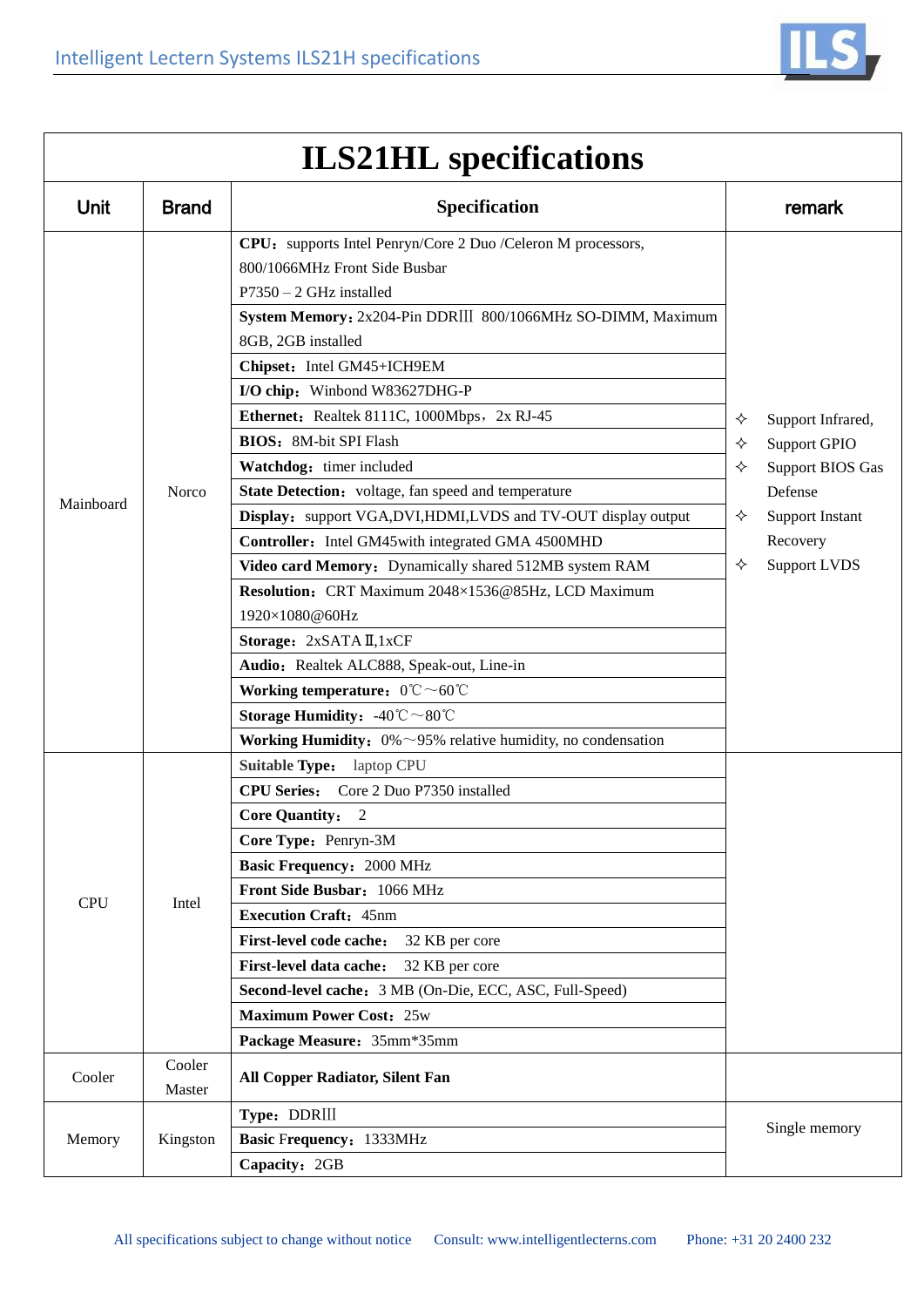

|                      |                            | Interface: SATA 3Gb/s                                                |                             |
|----------------------|----------------------------|----------------------------------------------------------------------|-----------------------------|
| Hard Drive           |                            | Cache: 16MB                                                          |                             |
|                      |                            | Capacity: 320GB                                                      |                             |
|                      | Seagate                    | Size: 2.5"                                                           |                             |
|                      |                            | Rotating Speed: 7200 RPM                                             |                             |
|                      |                            | <b>Supports G-Force Protection technology</b>                        |                             |
|                      |                            | Supports SmartAlign™ technology                                      |                             |
|                      | $H-L$                      | Type: slot-in                                                        |                             |
| Optical<br>Drive     |                            | Standard: Combo                                                      |                             |
|                      |                            | Interface: SATA                                                      |                             |
|                      |                            | Cache: 2MB                                                           |                             |
|                      | delta                      | <b>Power Rating: 250w</b>                                            |                             |
| Power                |                            | Input Voltage: 100-240V/47-63Hz                                      | PFC initiative              |
|                      |                            | Certification: CE, FCC, CCC etc.                                     |                             |
|                      |                            | Panel Size: 54.61 cm (21.5 inch)                                     |                             |
|                      |                            | <b>Aspect Ratio:</b> widescreen (16:9)                               |                             |
|                      |                            | <b>Panel Type:</b> IPS (in Plane switching)                          |                             |
|                      |                            |                                                                      |                             |
|                      |                            | <b>Optimum Resolution:</b> 1920 x 1080, 60 Hz                        |                             |
|                      |                            | Contrast Ratio: 1000:1 (typical), 10,000:1 (dynamic)                 | IPS technology, achieves    |
| Display              | LG                         | Brightness: 250 candela/sq.m. (typical)                              | color consistency in almost |
|                      |                            | <b>Response Time:</b> 8 ms (gray scale to gray scale)                | any viewing angle           |
|                      |                            | Angle of view: Vertical 178°/ horizontal 178°                        |                             |
|                      |                            | Color Gamut: 82 %2 (100 % s RGB coverage)                            |                             |
|                      |                            | <b>Color Depth:</b><br>16.7 <sub>M</sub>                             |                             |
|                      |                            | Pixel Space: 0.247 mm                                                |                             |
|                      |                            | <b>Voltage:</b> 100 to 240 VAC/50 or 60 Hz $\pm$ 3 Hz/1.5A (typical) |                             |
|                      |                            | <b>Power Cost:</b> 22 W (typical)                                    |                             |
|                      | VTouch                     | Type: 5-line resistive                                               |                             |
|                      |                            | Material: 2mm tempered glass                                         |                             |
|                      |                            | Loop Resistance: X:20~500 $\Omega$ , Y:20~500 $\Omega$               |                             |
| Touch                |                            | <b>Linear:</b> $X \le 1.5\%$ , $Y \le 1.5\%$ (See Figure 10-2)       |                             |
| Screen               |                            | <b>Reaction Time:</b> $\leq 12ms$                                    |                             |
|                      |                            | Insulation Resistance: $\geq 20M \Omega / 25V(DC)$                   |                             |
|                      |                            | Transmittance: ≥80%                                                  |                             |
|                      |                            | <b>Coating:</b> Antiglare Finish:9.5% $\pm$ 2%                       |                             |
|                      |                            | Touch test: 3500 Million                                             |                             |
| Bluetooth<br>adapter | Motorola                   | Chip Type: Class 1                                                   |                             |
|                      |                            | Compatibility: Bluetooth 1.1 and 1.2                                 |                             |
|                      |                            | Type: Usb2.0                                                         |                             |
| <b>Broadcom</b>      | <b>TP-LINK</b><br>Wireless | Interface: Usb2.0                                                    |                             |
|                      |                            | Standard IEEE 802.11n(draft 2.0)                                     |                             |